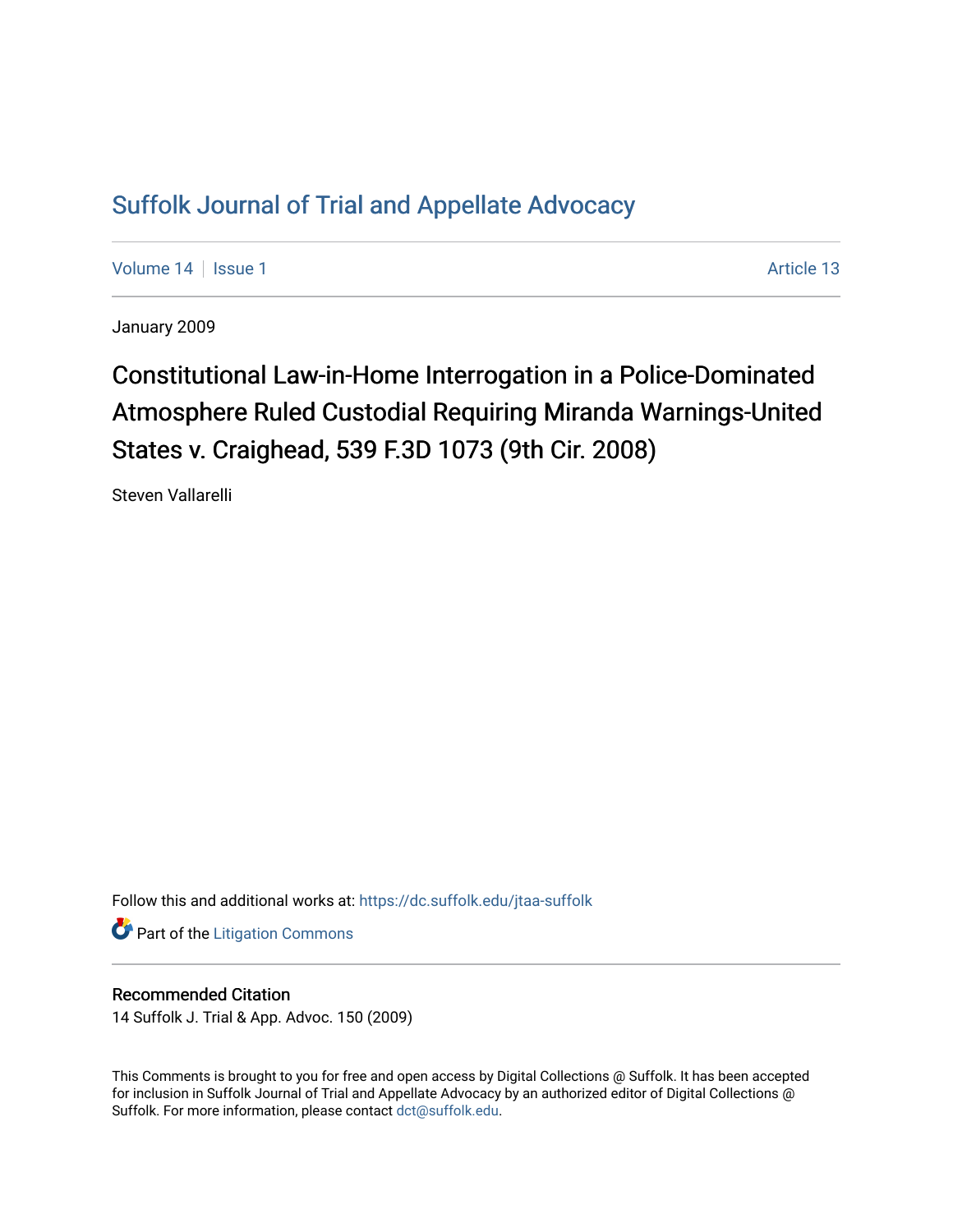## **CONSTITUTIONAL LAW-IN-HOME INTERROGATION IN A POLICE-DOMINATED ATMOSPHERE RULED CUSTODIAL REQUIRING** *MIRANDA WARNINGS-UNITED STATES V. CRAIGHEAD,* **539 F.3D 1073 (9TH CIR. 2008)**

The United States Constitution protects suspects of criminal investigations against coerced self-incrimination.' The United States Supreme Court has ruled that law enforcement officers must notify suspects of these constitutional rights prior to any custodial interrogation.<sup>2</sup> **A** suspect is considered "in custody" if he is either officially taken into police custody or significantly deprived of his freedom of movement.<sup>3</sup> In *United States v. Craighead*<sup>4</sup>, the United States Court of Appeals for the Ninth Circuit was faced with the question of whether an in-home interrogation of a suspect in a police-dominated environment was "custodial" and required a reading of a suspect's rights as guaranteed **by** *Miranda v. Arizona.*<sup>5</sup> The court ruled that where a suspect's home has become a police-dominated environment, the subsequent interrogation is custodial and *Miranda* warnings are required.<sup>6</sup>

**<sup>3</sup>***See Miranda,* 384 U.S. at 444 (defining custodial interrogation). In *Miranda,* the Court was particularly concerned with law enforcement officials interrogating suspects in isolated environments. *Id.* at 445. The Court considered isolation one of the "salient features" of the coercive tactics it was attempting to address. *Id.*

**4** 539 F.3d 1073 (9th Cir. 2008).

<sup>&</sup>lt;sup>1</sup> See U.S. CONST. amend. V. "No person . . . shall be compelled in any criminal case to be a witness against himself, nor be deprived of life, liberty or property without due process of law  $\dots$ *Id.* 

<sup>2</sup> *See* Miranda v. Arizona, 384 U.S. 436, 444 (1966). In *Miranda,* the Court considered four separate cases in which police placed individuals in custody, subjected them to prolonged incommunicado interrogations, and ultimately extracted confessions. *Id.* at 456-58. The Court ruled that such statements are inadmissible at trial unless the government proves the defendant was informed that: **(1)** he has the right to remain silent; (2) any statements may be used against him; and (3) he has the right to an attorney. *Id.* at 478-79; *see also* Dickerson v. United States, 530 U.S. 428, 440 (2000) (ruling safeguards required by *Miranda* Court are constitutional in nature); 2 WAYNE R. LAFAVE, CRIMINAL PROCEDURE § 6.6(e) (3d ed. 2007) (discussing reasoning and application of *Miranda* in criminal justice system).

<sup>&</sup>lt;sup>5</sup> *See id.* at 1077 (describing issue presented to court). This was an issue of first impression for the Ninth Circuit. *Id.* According to the *Craighead* court, the question was "whether a reasonable person in [the defendant]'s position would have felt deprived of his freedom of action in any significant way, such that he would not have felt free to terminate the interrogation." *Id.* at 1082.

**<sup>6</sup>** *See id.* at 1077 (suppressing Craighead's self-incriminating statements).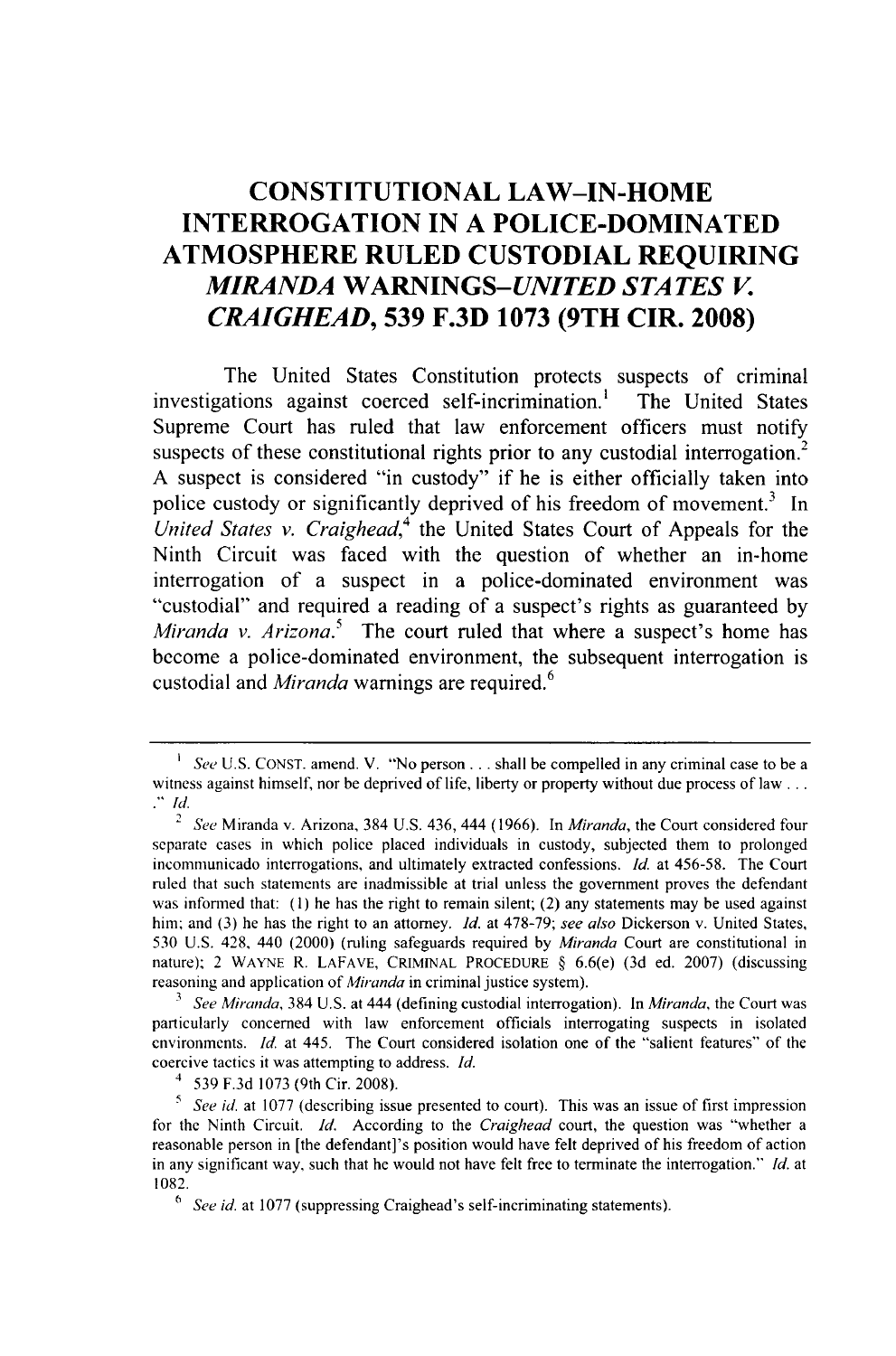On July 13, 2004, Special Agent Robin Andrews ("SA Andrews") of the Federal Bureau of Investigation ("FBI") conducted undercover surveillance of a peer-to-peer file-sharing network in an attempt to uncover online distribution of child pornography.<sup>7</sup> SA Andrews successfully downloaded two images of "prepubescent females in sexually explicit positions" from an individual user with a specific IP address by using<br>search terms associated with child pornography.<sup>8</sup> SA Andrews search terms associated with child pornography. $8$ subsequently traced the IP address to Ernest Craighead's ("Craighead") residence on Davis-Monthan Air Force Base in Tucson, Arizona, and obtained a warrant to search the home on July 26, 2004.<sup>9</sup>

SA Andrews executed the search warrant at 8:40 A.M. on July 27, 2004, accompanied by seven other law enforcement officers from three different agencies.<sup>10</sup> Upon entering the home, she introduced herself to Craighead and informed him that: (1) he was not under arrest; (2) he was free to leave; and (3) any statements he made were voluntary.<sup>11</sup> SA Andrews and Detective Jeff Englander then brought Craighead to a storage shed behind the house, escorted him inside, locked the door, and proceeded to question him for twenty to thirty minutes.<sup>12</sup> Craighead was never read his *Miranda* rights and he eventually admitted to downloading and storing child pornography.<sup>13</sup>

Craighead was indicted three months later in district court for: (1)

*<sup>7</sup>See id.* at 1077-78 (reiterating facts surrounding Craighead's indictment). SA Andrews searched the LimeWire network using terms associated with child pornography. *Id.*

*See id.* at 1077-78 (describing clandestine search for illegal files). SA Andrews also attempted to download a third sexually explicit image from the IP address but was unsuccessful due to the high demand for the file. *Id.*

<sup>&</sup>lt;sup>9</sup> See Craighead, 539 F.3d at 1078. The address of the residence was obtained through a subpoena of Cox Communications, owner of the IP address. *Id.* Craighead was an "electronic warfare technician" for the U.S. Air Force. *Id.* at 1077.

**<sup>10</sup>** *See id.* at 1078. The force executing the search warrant was comprised of "five FBI agents, a detective from the Pima County Sheriff's Department, and two members of the [Air Force Office of Special Investigations]." *Id.* Air Force Sergeant Mike Ramsey, Craighead's associate, also accompanied the officers to provide "emotional support" for Craighead. *Id.* All law enforcement officers carried firearms (some unholstered), and some wore bulletproof vests. *Id.*

*<sup>11</sup> See id.* at 1078 (describing facts surrounding search and interrogation). Craighead later testified that he did not feel free to leave the house because he was uncertain as to whether SA Andrews had authority over the various officers from the different agencies. *Id.* at 1079.

*<sup>12</sup> See id.* at 1078. SA Andrews later described the questioning as voluntary. *Id.* at 1078. However, no one else was permitted inside the shed, and Detective Englander, wearing a flack jacket and firearm, stood with his back to the shed's only exit. *Id.*

<sup>&</sup>lt;sup>13</sup> *Id.* at 1079. SA Andrews later testified that, prior to questioning, she typically reiterated to suspects their right to stop the interrogation at any time, though she could not recall doing so with Craighead. *Id.* at 1078-79. FBI agents found nineteen movies and fifteen images depicting child pornography on Craighead's computer hard drive and loose storage media. *Id.* at 1079.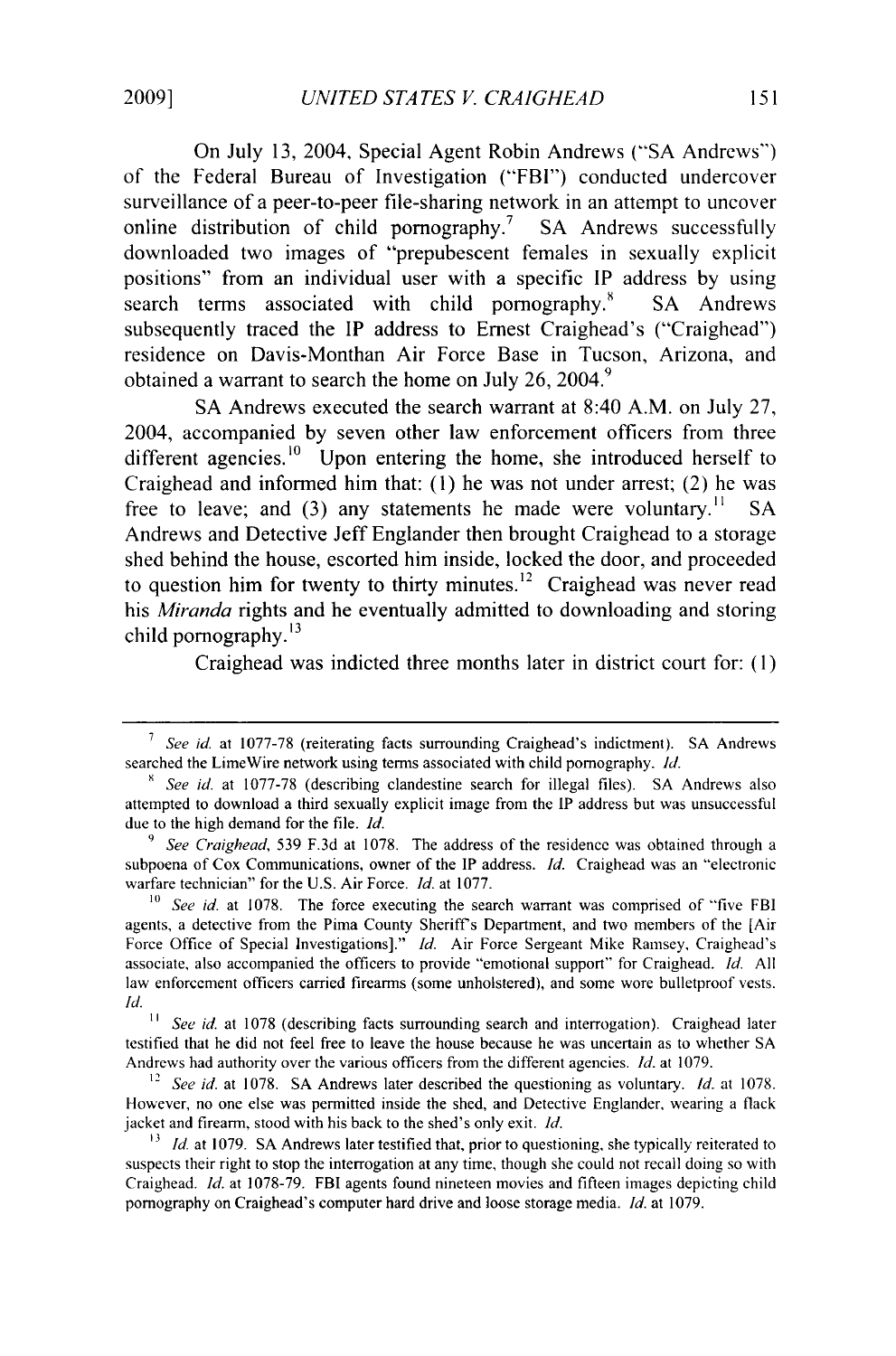transportation and shipping of child pornography; and (2) possession of child pornography.<sup>14</sup> In February 2006, Craighead filed a motion to suppress evidence illegally seized pursuant to *Franks v. Delaware*,<sup>15</sup> and a motion to suppress statements taken in violation of *Miranda*.<sup>16</sup> The district

Any person who knowingly transports or ships using any means or facility of interstate or foreign commerce or in or affecting interstate or foreign commerce by any means including by computer or mails, any visual depiction [of sexual exploitation of a minor], shall be punished as provided in subsection (b) of this section.

18 U.S.C. § 2252(a)(1) (2006). Section 2252(b)(1) provides:

Whoever violates, or attempts or conspires to violate, paragraph (1), (2), or (3) of subsection (a) shall be fined under this title and imprisoned not less than 5 years and not more than 20 years, but if such person has a prior conviction under this chapter, section 1591, chapter 71, chapter 109A, chapter 117, or under section 920 of title 10 (article 120 of the Uniform Code of Military Justice), or under the laws of any State relating to aggravated sexual abuse, sexual abuse, or abusive sexual conduct involving a minor or ward, or the production, possession, receipt, mailing, sale, distribution, shipment, or transportation of child pornography, or sex trafficking of children, such person shall be fined under this title and imprisoned for not less than 15 years nor more than 40 years.

18 U.S.C. § 2252(b)(1) (2006). Section 2252A(a)(5)(B) punishes anyone who:

[K]nowingly possesses, or knowingly accesses with intent to view, any book, magazine, periodical, film, videotape, computer disk, or any other material that contains an image of child pornography that has been mailed, or shipped or transported using any means or facility of interstate or foreign commerce or in or affecting interstate or foreign commerce by any means, including by computer, or that was produced using materials that have been mailed, or shipped or transported in or affecting interstate or foreign commerce by any means, including by computer.

18 U.S.C. § 2252A(a)(5)(B) (2006). Section 2252A(b)(2) provides:

Whoever violates, or attempts or conspires to violate, subsection (a)(5) shall be fined under this title or imprisoned not more than 10 years, or both, but, if such person has a prior conviction under this chapter, chapter 71, chapter 109A, or chapter 117, or under section 920 of title 10 (article 120 of the Uniform Code of Military Justice), or under the laws of any State relating to aggravated sexual abuse, sexual abuse, or abusive sexual conduct involving a minor or ward, or the production, possession, receipt, mailing, sale, distribution, shipment, or transportation of child pornography, such person shall be fined under this title and imprisoned for not less than 10 years nor more than 20 years.

18 U.S.C. § 2252A(b)(2) (2006).

**"5** 438 U.S. 154 (1978).

*16* See United States v. Craighead, 539 F.3d 1073, 1079-80 (9th 2008). Craighead argued in

<sup>&</sup>lt;sup>14</sup> See United States v. Craighead, 539 F.3d 1073, 1079 (9th Cir. 2008) (stating nature of charges brought against Craighead in November 2004 indictment); see also 18 U.S.C. §§  $2252(a)(1)$ , (b)(1) (2006) (shipping child pornography); 18 U.S.C. §§ 2252A(a)(5)(B), (b)(2) (2006) (possessing child pornography). Section 2252(a)(1) states: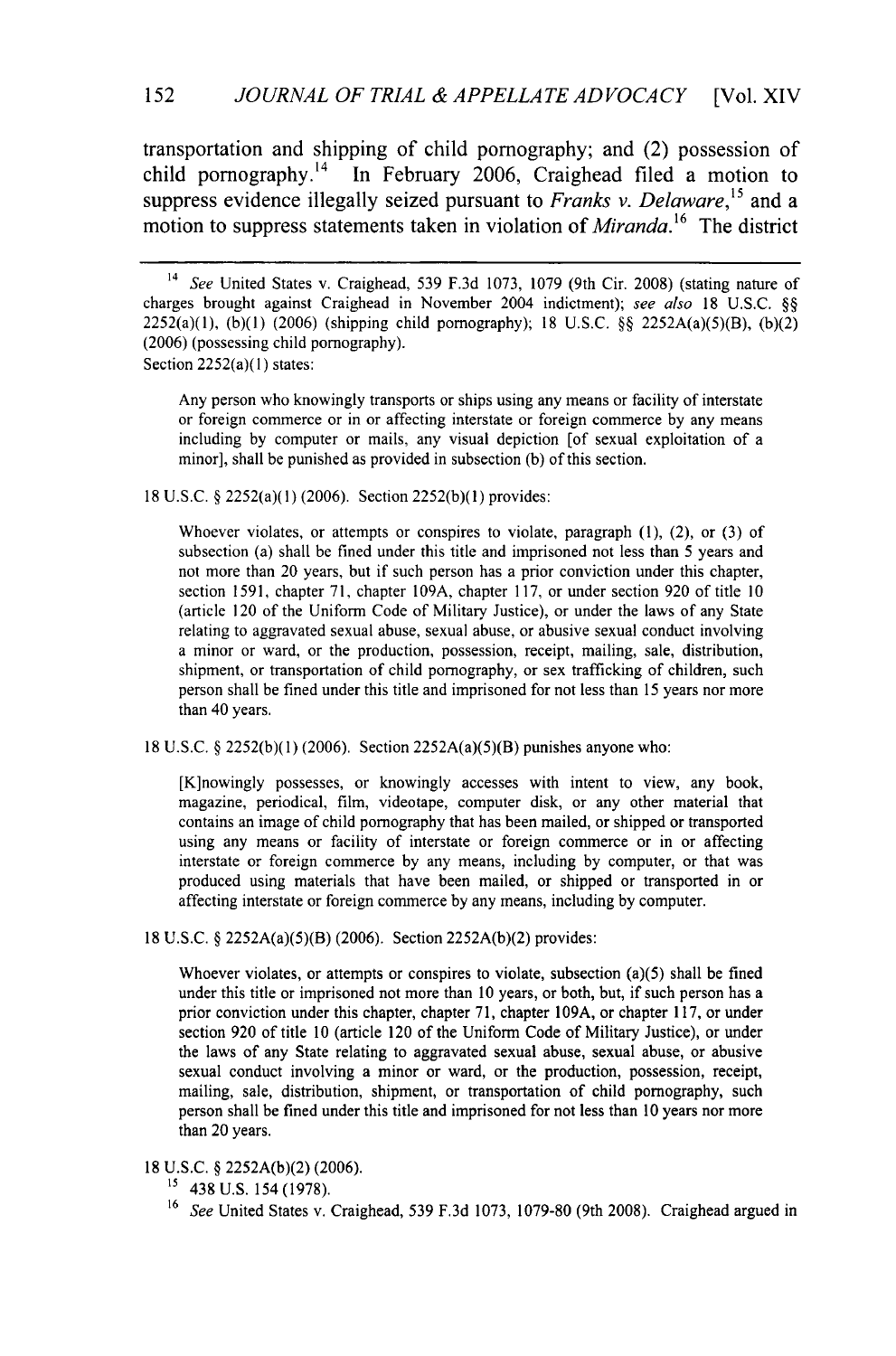court denied both motions and Craighead entered a conditional guilty plea to both counts that preserved his right to appeal the district court's denial of his *Franks* and *Miranda* motions on August 7, 2006.17 He was sentenced to 78 months of imprisonment followed by supervised release for life.<sup>18</sup> On appeal, the Ninth Circuit affirmed the district court's denial of Craighead's *Franks* motion but reversed the district court's denial of the *Miranda* motion<sup>19</sup>

The rights against self-incrimination enshrined in the Fifth Amendment of the U.S. Constitution are a fundamental part of the American criminal justice system.<sup>20</sup> However, prior to *Miranda*, law enforcement officers often intruded on or completely disregarded suspects' constitutional protections against self-incrimination.<sup>21</sup> Officers routinely used physical and psychological abuse during incommunicado interrogations to extract confessions that were later used in court to prosecute defendants.<sup>22</sup>

**18** *See id.*

<sup>19</sup> *See id.* at 1077 (stating reasoning behind Ninth Circuit's rulings on appeal). The court affirmed the denial of the *Franks* motion because Craighead did not meet his burden of proof that SA Andrews' affidavit was false or misleading. *Id.* The court reversed the denial of the *Miranda* motion, finding the interrogation was custodial and thus required *Miranda* warnings. *Id.*

<sup>20</sup>*See* Cohens v. Virginia, 19 U.S. 264, 388 (1821) (concluding constitutional protections stand the test of time). In *Cohens,* Chief Justice Marshall stated that constitutional rights, such as those protecting against unjust interrogations, were to endure "for ages to come, and is designed to approach immortality as nearly as human institutions can approach it." *Id.* at 387; *see also* Brown v. Walker, 161 U.S. 591, 596-97 (1896) (explaining historical context giving rise to constitutional protections against self-incrimination).

21 *See* Miranda v. Arizona, 384 U.S. 436, 445-46 (1966) (discussing unjust tactics used by law enforcement during interrogations); *see also* THE NATIONAL COMMISSION ON LAW OBSERVANCE AND ENFORCEMENT REPORT ON LAWLESSNESS IN LAW ENFORCEMENT, WICKERSHAM REPORT (1931) [hereinafter WICKERSHAM REPORT] (detailing use of physical and emotional abuse by law enforcement to extract confessions from suspects). The Wickersham Report concluded, "[n]ot only does the use of the third degree involve a flagrant violation of law by the officers of the law, but it involves also the dangers of false confessions, and it tends to make police and prosecutors less zealous in the search for objective evidence." *Id.*

22 *See, e.g.,* People v. Matlock, 336 P.2d 505, 512 (Cal. 1959) (holding confession produced by delayed detention inadmissible); People v. Wakat, 114 N.E.2d 706, 710 (Ill. 1953) (affirming post-conviction court's order for new trial based on evidence of coerced confession); People v.

his motion to suppress illegally seized evidence that he was entitled to an evidentiary hearing under the holding of *Franks* to determine whether SA Andrews' search warrant affidavit contained false information. *Id.* Craighead's argument was based on the fact that SA Andrews cited specific illegal files in her affidavit for a search warrant that were never found on Craighead's computer. *Id.* Craighead's *Miranda* motion was based on the fact that he was never read his rights prior to questioning. *Id.* at 1080.

<sup>&</sup>lt;sup>17</sup> *See id.* at 1080 (describing lower court's disposition). The district court denied this motion on the basis that such information "would be relevant to Craighead's guilt or innocence of the criminal charges, not to the truthfulness of SA Andrews' affidavit." *Id.* The court also denied Craighead's *Miranda* motion, ruling that the interrogation was not custodial and therefore no *Miranda* warnings were required. *Id.*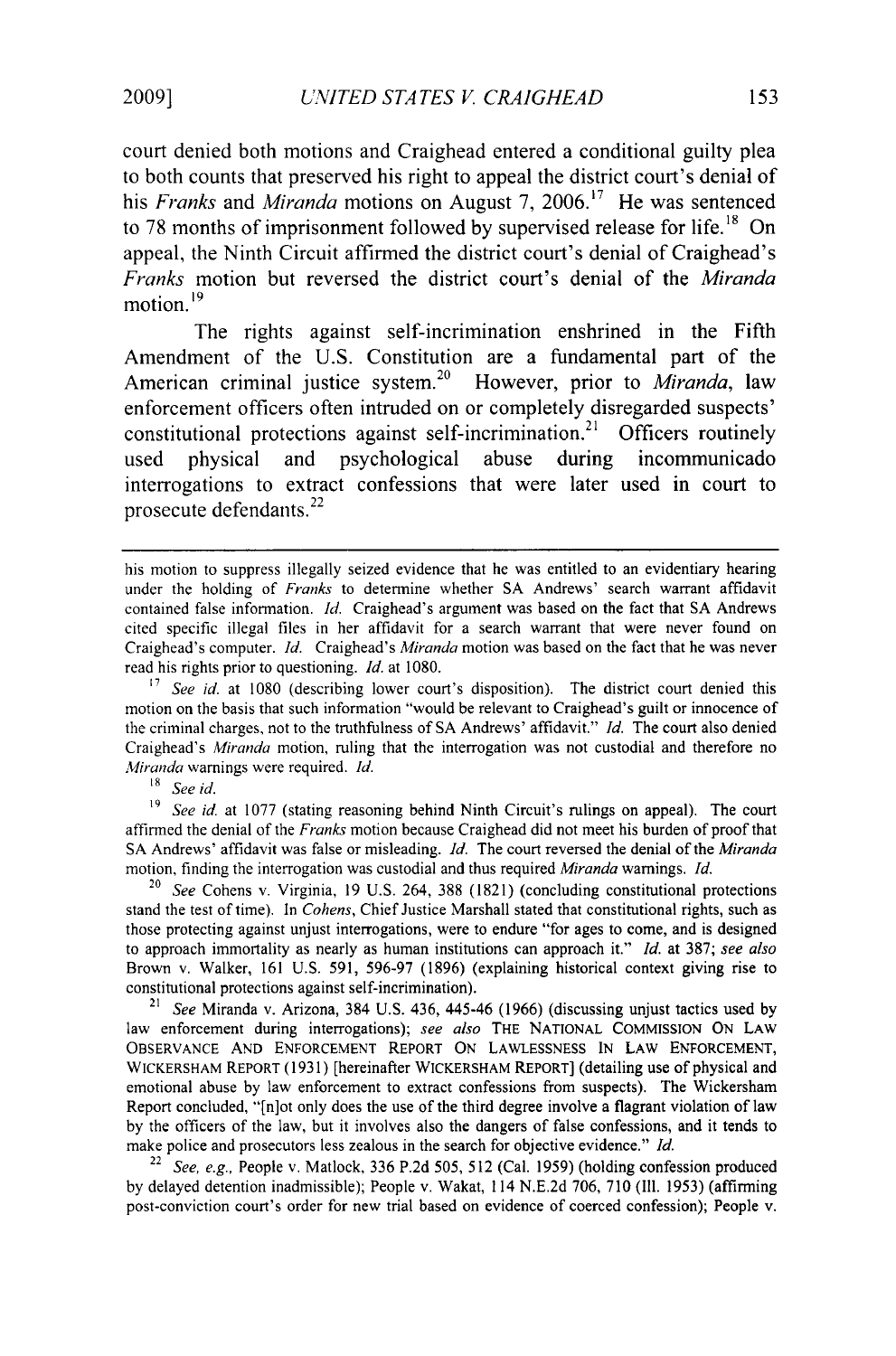The United States Supreme Court finally addressed the use of such illegal tactics in *Miranda* by requiring law enforcement to follow specific procedural measures to ensure every suspect understands his constitutional rights prior to questioning.<sup>23</sup> The Court found that most instances of Fifth Amendment violations shared similar characteristics **-** namely, isolated interrogation in a police dominated atmosphere.<sup>24</sup> Therefore, a suspect who was advised of his rights to remain silent and to stop the interrogation would be less likely to crack under pressure and confess.<sup>25</sup> These protective measures are required when a suspect is either officially in police custody, or "otherwise deprived of his freedom of action in any significant way."<sup>26</sup>

<sup>24</sup> See Miranda, 384 U.S. at 444-46 (requiring constitutional warnings prior to incommunicado custodial interrogations). The *Miranda* Court was keenly aware that most interrogations took place behind closed doors, with the suspect at the mercy of the interrogators, and therefore tailored its niling to those situations. *Id.* at 445. *Compare* United States v. Revels, 510 F.3d 1269, 1275 (10th Cir. 2007) (concluding separation of suspect from family during questioning demonstrates complete police control), and United States v. Griffin, 922 F.2d 1343, 1352 (8th Cir. 1990) (discussing circumstances evidencing police domination including control of who may be present at questioning) (citing United States v. Jones, 630 F.2d 613, 616 (8th Cir. 1980)), *with* Sprosty v. Bucheler, 79 F.3d 635, 641 (7th Cir. 1996) (holding suspect not isolated when detained in presence of mother).

**25** *See Miranda,* 384 U.S. at 467-69; *see also id.* at 449 n.9 (citing INBAU **&** REID, CRIMINAL INTERROGATION AND **CONFESSIONS** (1962)) (outlining official police tactics for coercing confessions from suspects). The *Miranda* Court entered into the record official police manuals advising officers on how to best extract confessions from suspects:

If at all practicable, the interrogation should take place in the investigator's office or at least in a room of his own choice. The subject should be deprived of every psychological advantage. In his own home he may be confident, indignant, or recalcitrant. *He is more keenly aware of his rights* and more reluctant to tell of his indiscretions of criminal behavior within the walls of his home. Moreover his family and other friends are nearby, their presence lending moral support. In his office, the investigator possesses all the advantages.

*Id.* at 449-50 (quoting O'Hara, FUNDAMENTALS OF CRIMINAL INVESTIGATION 99 (1956)) (emphasis added); Barry C. Feld, *Juveniles' Competence to Exercise* Miranda *Rights: An Empirical Study* **of** *Polic' and Practice,* 91 MINN. L. REV. 26, 49 (2006) (describing police interrogation tactics at the time of *Miranda);* Howard and Rich, supra note 23, at 704-06 (discussing coercive nature of custodial interrogations addressed by *Miranda).*

**<sup>26</sup>***Miranda,* 384 U.S. at 444; *see also* **ADMISSIONS.** DECLARATIONS, AND CONFESSIONS BY

Portelli, 205 N.E.2d 857, 858 (N.Y. 1965) (stating defendant's coerced out-of-court confession not admissible at trial).

**<sup>23</sup>** See *Miranda,* 384 U.S. at 444-46 (requiring procedural safeguards to protect against selfincrimination); *see also* Roscoe C. Howard, Jr. & Lisa A. Rich, *A Histori,* of Miranda *and Why It Remains Vital Today,* 40 VAL. U. L. REV. 685, 690-95 (2006) (discussing facts and holding of *Miranda);* Morgan M. Long, Case Comment, Commonwealth v. Gonsalves: *Erroneousl Expanding* the Concept *of* Police *Interrogation Set* Forth *in* Crawford v. Washington *to Include* Investigatory Police Interrogations, 33 NEW ENG. J. ON CRIM. & CIV. CONFINEMENT 171, 194 (2007) (reiterating Miranda Court's definition of "custodial interrogation").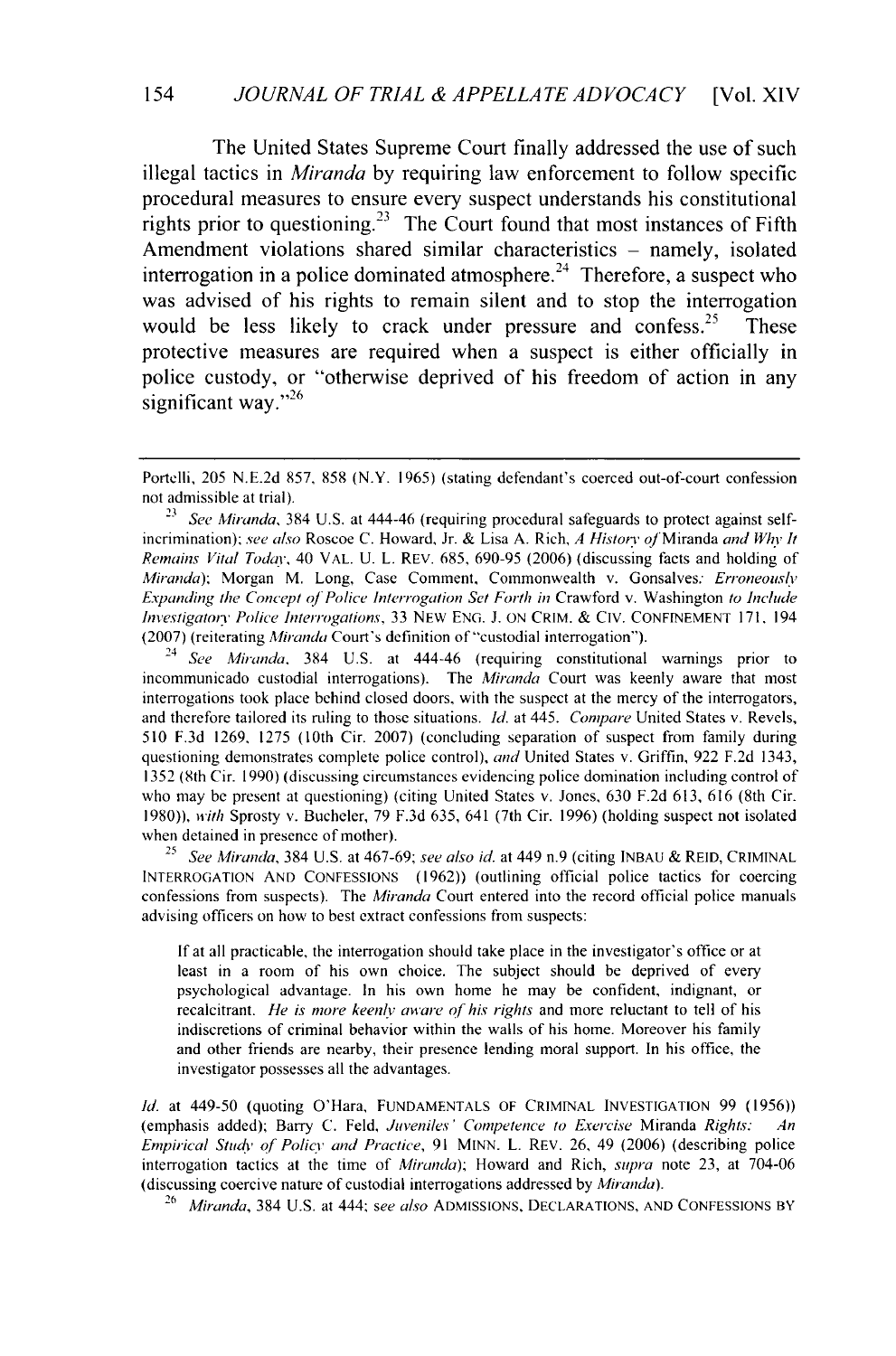An in-home interrogation of a suspect by law enforcement does not automatically require *Miranda* warnings because it is not per se custodial.<sup>27</sup> In fact, courts are generally less inclined to find in-home interrogations custodial because there is less concern over compulsion when the suspect is questioned in familiar surroundings.<sup>28</sup> Most courts, however, have looked to whether the environment was "police-dominated" to determine the nature of the in-home interrogation because such an environment could likely lead to the type of coerced self-incrimination *Miranda* sought to prevent.<sup>29</sup>

In *United States v. Craighead,* the United States Court of Appeals for the Ninth Circuit faced the issue of whether a suspect, interrogated by law-enforcement officers in his own home, was in custody and, therefore,

Custody, for Miranda purposes, is determined by inquiring into the circumstances surrounding the interrogation, and, given those circumstances, determining whether a reasonable person would have felt he or she was not at liberty to terminate the interrogation and leave. The relevant inquiry is how a reasonable person in the accused's position would have understood the situation, and whether a reasonable person would believe himself or herself deprived of freedom to the degree associated with a formal arrest.

*id;* Timothy P. O'Neill, Essay, *Rethinking* Miranda: *Custodial Interrogation as a Fourth Amendment Search and Seizure,* 37 U.C. DAVIS L. REV. 1109, 1115 (2004) (describing appropriate times for custodial interrogation).

**27** *See* Beckwith v. United States, 425 U.S. 341, 358 (1976) (finding interrogation noncustodial without showing of overbearing police behavior). The *Beckwith* Court stated that, when applying *Miranda* to in-home interrogations, the inquiry turned on the presence of the \*compulsive aspect of custodial interrogation." *Id.* at 346-47 (quoting United States v. Caiello, 420 F.2d 471, 473 (2nd Cir. 1969)).

<sup>25</sup>*See* Orozco v. Texas, 394 U.S. 324, 330-31 (1969) (White, J., dissenting) (arguing extension of *Miranda* to in-home interrogations a "dilution of the custody requirements"); *see also* United States v. Richie, 35 F.3d 1477, 1485 (10th Cir. 1994) (concluding in-home interrogation not custodial without showing of police threats or coercion); LAFAVE, *supra* note 2, at 2 (discussing factual elements tending to prove in-home interrogations non-custodial).

**29** *See* United States v. Griffin, 7 F.3d 1512, 1518 (10th Cir. 1993) (reasoning nature of custodial interrogations must be determined through examination of totality of circumstances). *Compare* United States v. Crawford, 372 F.3d 1048, 1060 (9th Cir. 2004) (finding suspect's awareness of his freedom to leave indicative of non-custody), *and* Berkemer v. McCarty, 468 U.S. 420, 441 (1984) (concluding suspect not in custody during traffic stop), *with* United States v. Revels, 510 F.3d 1269, 1270 (10th Cir. 2007) (determining suspect in custody following detainment and restraint with handcuffs), United States v. Mittel-Carey, 493 F.3d 36, 40 (1st Cir. 2007) (ruling complete physical control of suspect's person amounted to custody), Sprosty v. Buchler, 79 F.3d 635, 646 (7th Cir. 1996) (finding persistent questioning of suspect under armed guard was custodial), *Griffin,* 922 F.2d at 1355 (concluding physical control and isolation of suspect during in-home interrogation amounted to custody), *and* United States v. Lee, 699 F.2d 466, 467-68 (9th Cir. 1982) (holding interrogation custodial in spite of the fact suspect was informed questioning was voluntary).

THE ACCUSED IN GENERAL, 23 C.J.S. Criminal Law § 1239 (2008) (defining custodial interrogation under *Miranda):*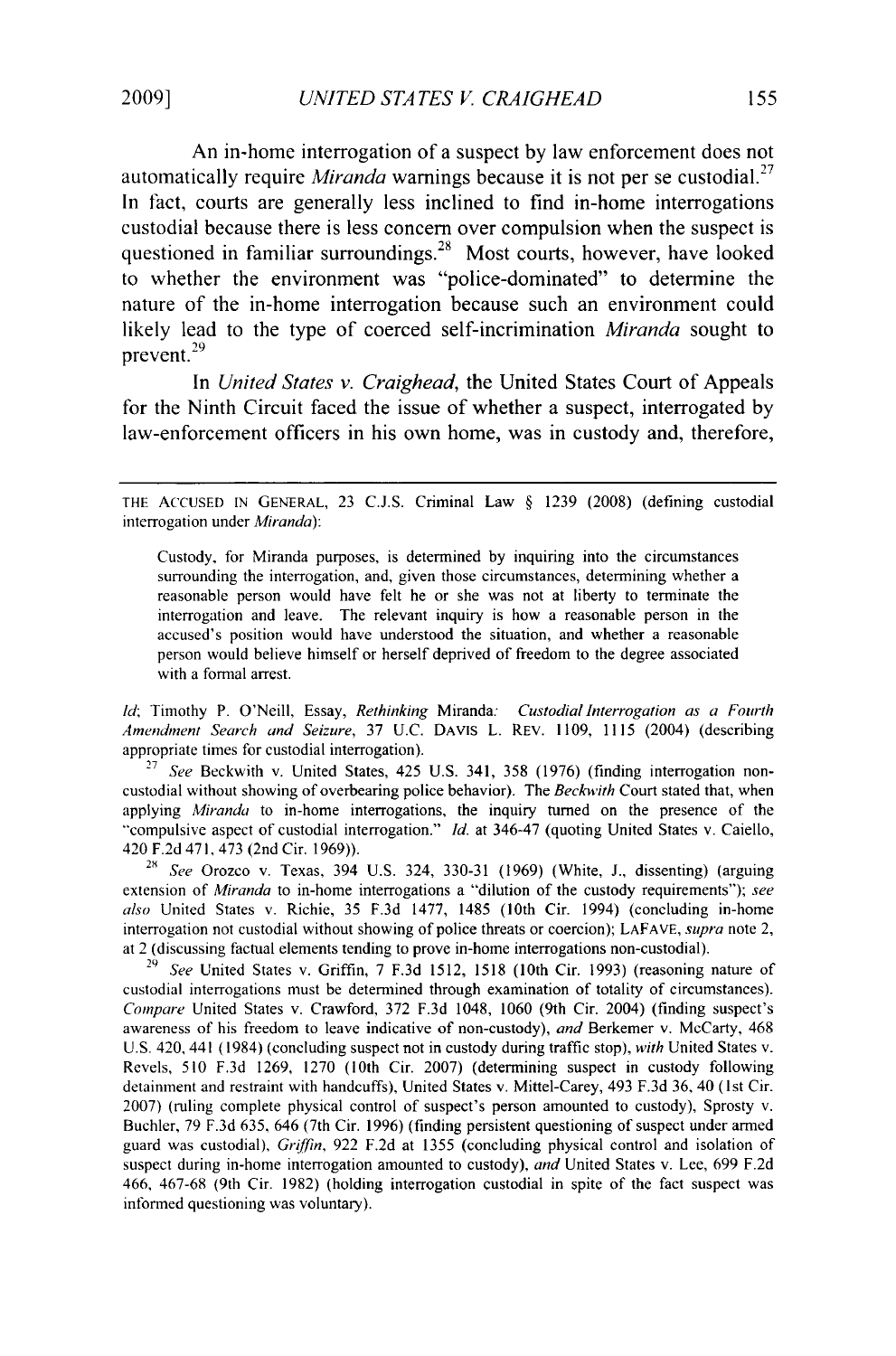entitled to a reading of his *Miranda* warnings.<sup>30</sup> The court looked to the spirit of *Miranda* for guidance, and concluded that the inquiry should focus on the extent to which Craighead's once comfortable home had become a "police-dominated environment."<sup>31</sup> The Ninth Circuit recognized the "police-dominated environment."<sup>31</sup> difficulty of establishing a bright line rule for such fact intensive cases: therefore, it identified four factors relevant in determining the nature of an in-home interrogation: (1) the number of law enforcement personnel; (2) restraint of the suspect through physical or psychological means; (3) isolation of the suspect; and (4) whether the suspect was informed he was free to leave and/or questioning was voluntary. <sup>32</sup>

With regard to the number of law enforcement officers, the court found that a reasonable person in Craighead's position would have felt his home had become a police-dominated environment due to the presence of eight officers from three different agencies, some with their weapons drawn and wearing flack jackets.<sup>33</sup> The Ninth Circuit noted that Craighead was never handcuffed; however, the court concluded an objective, reasonable person in Craighead's situation would have felt his freedom of movement was significantly restrained.<sup>34</sup> Addressing the issue of isolation, the court

See id. at 1084 (concluding large number of law enforcement agents converts home to police-dominated environment). The court was once again mindful of the spirit of *Miranda* when analyzing this issue, emphasizing that when a suspect's home is filled with law enforcement officers, there is no place for the suspect to seek refuge. *Id* at 1084-85; *see also id.* at 1078 (describing search of Craighead's home).

**34** *See id* at 1085 (reasoning physical restraint increases likelihood of coerced selfincrimination). The court made this determination based on the isolated nature of Craighead's interrogation, which took place in a locked storage room. *Id.* The court also gave great weight to Craighead's testimony that he felt he could not leave the storage room because he "'would have either had to have moved the police detective or asked him to move."' *Id.* at 1086 (quoting Craighead); *see also id.* at 1084 (explaining connection between physical restraint and custodial

<sup>30</sup>*See* United States v. Craighead, 539 F.3d 1073, 1077 (9th Cir. 2008) (discussing issue before court).

<sup>&</sup>lt;sup>31</sup> See id. at 1083 (declaring focus of analysis was "police-dominated atmosphere" benchmark). The court noted that the *Miranda* Court specifically sought to address situations where law enforcement officers had deprived a suspect of his freedom in such a significant way as to essentially render him under arrest, though he had not yet been placed in official custody. *Id.* (citing Miranda v. Arizona, 384 U.S. 436, 447 (1966)).

**<sup>32</sup>***See Craighead,* 539 F.3d at 1084 (setting out relevant factors for analysis of nature of an in-home interrogation). First, the court reasoned that the presence of a large number of visibly armed law enforcement officers likely converts a suspect's home into a police-dominated environment. *Id.* Second, the court considered restraint of a suspect's movements through physical or verbal threats and intimidation to be signs of a custodial interrogation. *Id.* at 1085. Third, the court stated that *the* crucial factor that would render such questioning custodial was whether the suspect was questioned incommunicado and cut off from support, such as family and friends. *Id.* at 1086-87. The court, however, also noted that if a suspect is informed that questioning is voluntary and that he is free to leave, it is less likely he will reasonably believe he is in custody, though such statements should be viewed in the context of the situation. *Id.* at 1088.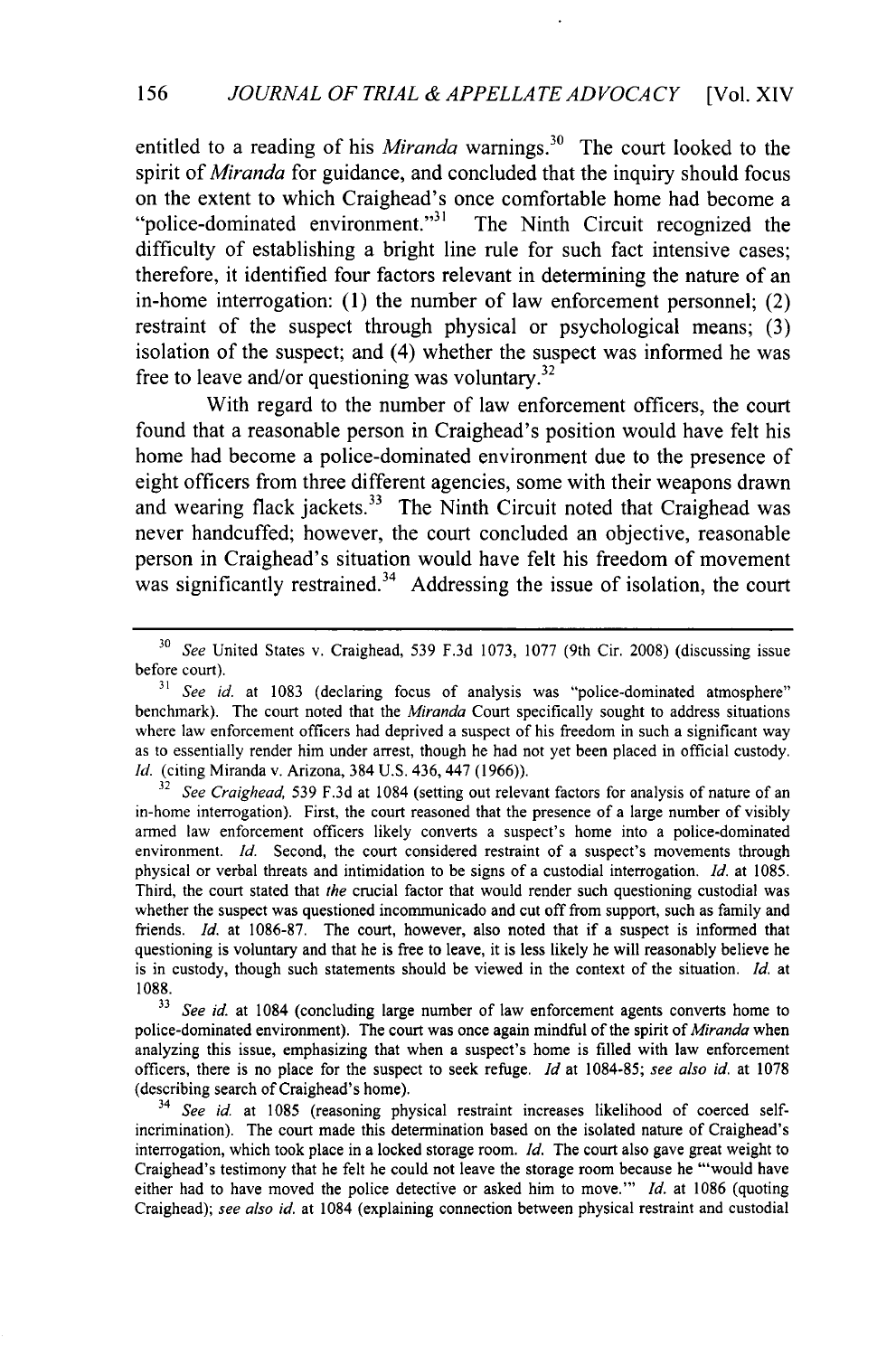found the secluded nature of Craighead's interrogation amounted to custody, reasoning that a suspect is more likely to be compelled to confess when cut off from the support of family and friends.<sup>35</sup> Regarding the final factor, the court recognized that a suspect is less likely to reasonably believe he is in custody where officers inform him that he is not, though these statements must be viewed in the context of the situation.<sup>36</sup> The Ninth Circuit found a reasonable person in Craighead's position could have believed he was not free to leave despite statements by law enforcement to the contrary.37 Although SA Andrews had advised Craighead he was free to leave, the court credited Craighead's testimony that the presence of agents from three different agencies made him doubt whether SA Andrews had authority to let him  $\overline{Q}$ <sup>38</sup> After analyzing the four factors of its benchmark test, the Ninth Circuit concluded that, while SA Andrews' advisement to Craighead could be evidence of non-custody, the number of law enforcement agents present, coupled with the restrained and isolated nature of the interrogation, turned Craighead's home into a policedominated environment requiring *Miranda* warnings.<sup>39</sup>

The United States Court of Appeals for the Ninth Circuit correctly applied *Miranda* to the case at bar by recognizing that a suspect's Fifth Amendment right against self-incrimination is as vulnerable during an inhome interrogation as in any other police-dominated setting.<sup>40</sup> The court

interrogation). The court dismissed the government's assertion that Craighead could not have reasonably felt restrained because he was physically larger and taller than both SA Andrews and Detective Englander. *Id.* at 1086. The court reached this conclusion based largely on the fact that Englander was armed and Craighead was not. *Id.*

*<sup>&</sup>quot; See id* at 1086-87 (noting *Miranda* Court's view of isolation as a characteristic of compelled self-incrimination). The court followed the guidance of *Miranda* in its analysis of isolation as the crucial factor in determining the nature of interrogations. *Id.* The court gave great weight to the fact that Sgt. Ramsey was not permitted to accompany Craighead into the shed during the interrogation, noting that, had Craighead truly been free to leave, he would have also been free to have Sgt. Ramsey present for moral support. *Id.* at 1078. Therefore, the court concluded SA Andrews and Detective Englander were in complete control of the environment. *Id.*

<sup>36</sup>*See id.* at 1083-85 (analyzing the final factor of the "police-dominated" test). The court noted that SA Andrews informed Craighead prior to interrogation: **(1)** he was not under arrest; (2) all statements were voluntary; and (3) he was free to leave at any time, a fact that "weighs against a finding of custody." *Id.* at 1087.

**<sup>37</sup>***See Craighead,* 539 F.3d at 1088-89 (noting "mere recitation" of such advisement does not render interrogation per se non-custodial).

<sup>&</sup>lt;sup>38</sup> *See id.* (emphasizing context of interrogation). The court stressed the context of the interrogation in analyzing SA Andrews' notice to Craighead, concluding that Craighead could have reasonably believed he was not free to go because he would have first had to confront Detective Englander (who was blocking the shed door) and then the six other law enforcement officers searching his home. *Id.*

*<sup>&</sup>quot; See id.* at 1077 (holding Craighead's interrogation in violation of *Miranda).*

*<sup>40</sup>See* Miranda v. Arizona, 384 U.S. 436, 444-46 (1966); *see also* Howard and Rich, *supra*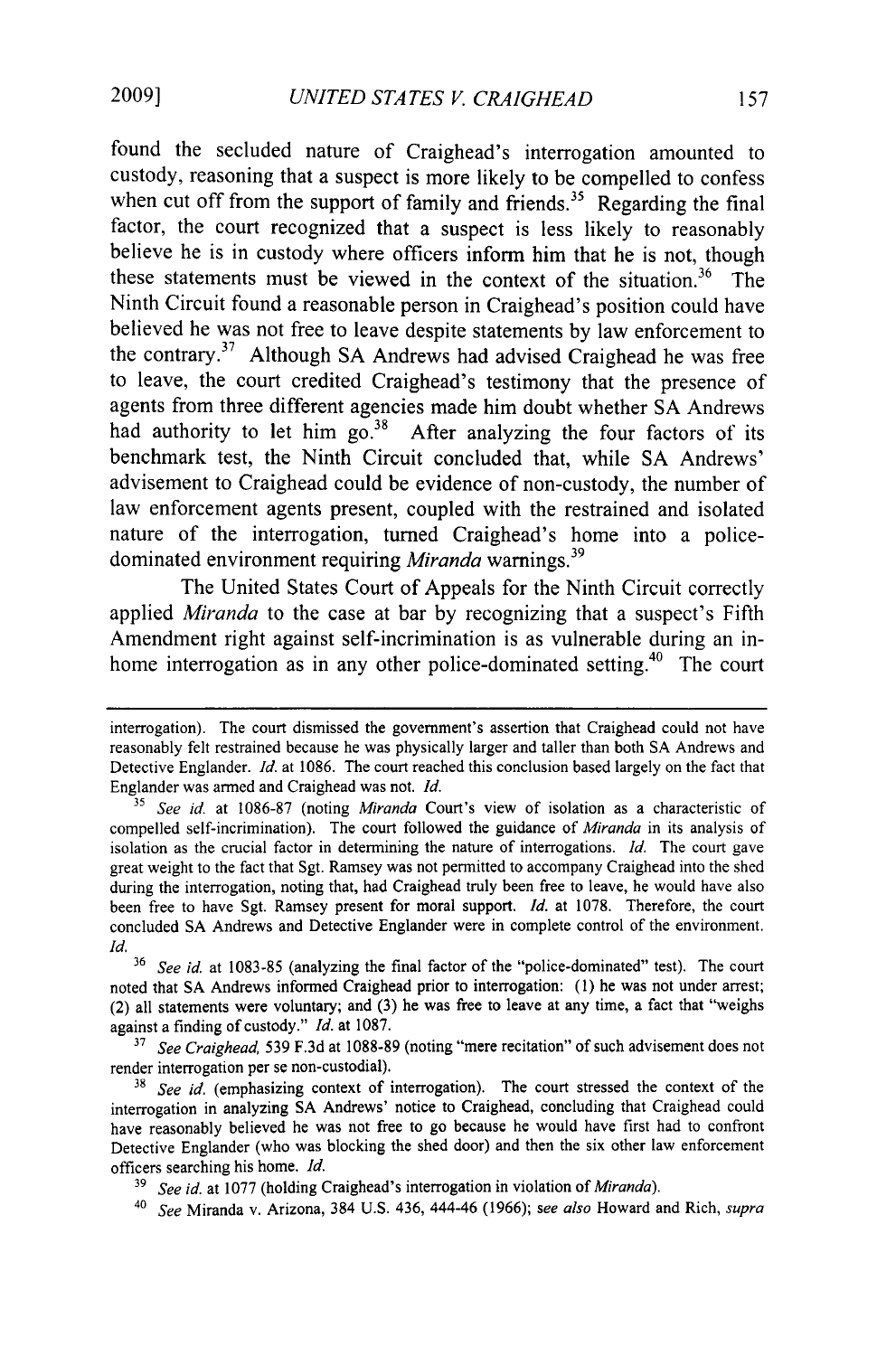was keenly aware of the unscrupulous police tactics that led to the *Miranda* decision and, through its analysis of the four relevant factors, effectively addressed the Supreme Court's general concerns regarding coerced selfincrimination in the specific setting of a suspect's home.<sup> $41$ </sup> The Ninth Circuit wisely noted the unique nature of an interrogation conducted in the typically comfortable setting of a suspect's home and considered each of the four factors, including advising a suspect that he is free to go, within the context of that particular environment. $42$ 

The court recognized that questions of custody with respect to inhome interrogations are intensely fact-driven; therefore, its four-factor focus on how a reasonable person in the suspect's position would perceive his environment serves as an effective guide for future cases.  $43$  The Supreme Court's overriding concern in *Miranda* was "incommunicado

*4. See Craighead,* 539 F.3d at 1083 (considering the unique setting of an in-home interrogation). The court stated:

If a reasonable person is interrogated inside his own home and is told he is 'free to leave,' where will he go? The library? The police station? He is already in the most constitutionally protected place on earth. To be 'free' to leave is a hollow right if the one place the suspect cannot go is his own home.

*hi.* Compare Thompson v. Keohane, 516 U.S. 99, 120-21 (1995) **(0'** Connor, J., dissenting) (arguing suspect not in custody when repeatedly told questioning was voluntary), United States v. Crawford, 372 F.3d 1048, 1060 (9th Cir. 2004) (finding suspect's awareness of his freedom to leave indicative of non-custody), *and* United States v. Griffin, 922 F.2d 1343, 1349 (8th Cir. 1990) (concluding advising by law enforcement of voluntary nature of interrogation was obvious sign of non-custody), *with* United States v. Lee, 699 F.2d 466, 467-68 (9th Cir. 1982) (holding interrogation custodial even though suspect was informed questioning was voluntary). In *Lee,* the Ninth Circuit found that the interrogation was custodial because the defendant had been questioned by two FBI agents in a closed car for more than an hour and eventually confessed, even though the defendant had been informed by FBI agents that he was free to leave and could stop the interrogation at any time. *Lee,* 699 F.2d at 467-68.

<sup>43</sup> See Craighead, 539 F.3d at 1084 (concluding nature of in-home interrogation "necessarily fact intensive"); *see also Thompson,* 516 U.S. at 116 (stating inquiry into nature of interrogations "distinctly factual"); United States v. Revels, 510 F.3d 1269, 1270 (10th Cir. 2007) (determining suspect in custody following detainment and restraint with handcuffs); United States v. Mittel-Carey, 493 F.3d 36, 40 (1st Cir. 2007) (ruling complete physical control of suspect's person amounted to custody); Sprosty v. Buehler, 79 F.3d 635, 646 (7th Cir. 1996) (finding persistent questioning of suspect under armed guard was custodial); *Griffin,* 7 F.3d at 1518 (reasoning nature of custodial interrogation is determined through examination of the totality of the circumstances).

note 23, at 690-95 (discussing facts and holding of *Miranda);* Long, *supra* note 23, at 194 (reiterating *Miranda* Court's definition of custodial interrogation).

<sup>41</sup> *See Miranda,* 384 U.S. at 445-46 (discussing unjust tactics used by law enforcement during interrogations); WICKERSHAM REPORT, *supra* note 21 (detailing use of physical and emotional abuse by law enforcement to extract confessions from suspects); *see also Craighead,* 539 F.3d at 1084 (concluding large number of law enforcement agents converts home to policedominated environment); O'Neill, *supra* note 26, at 1115 (describing appropriate times for custodial interrogation).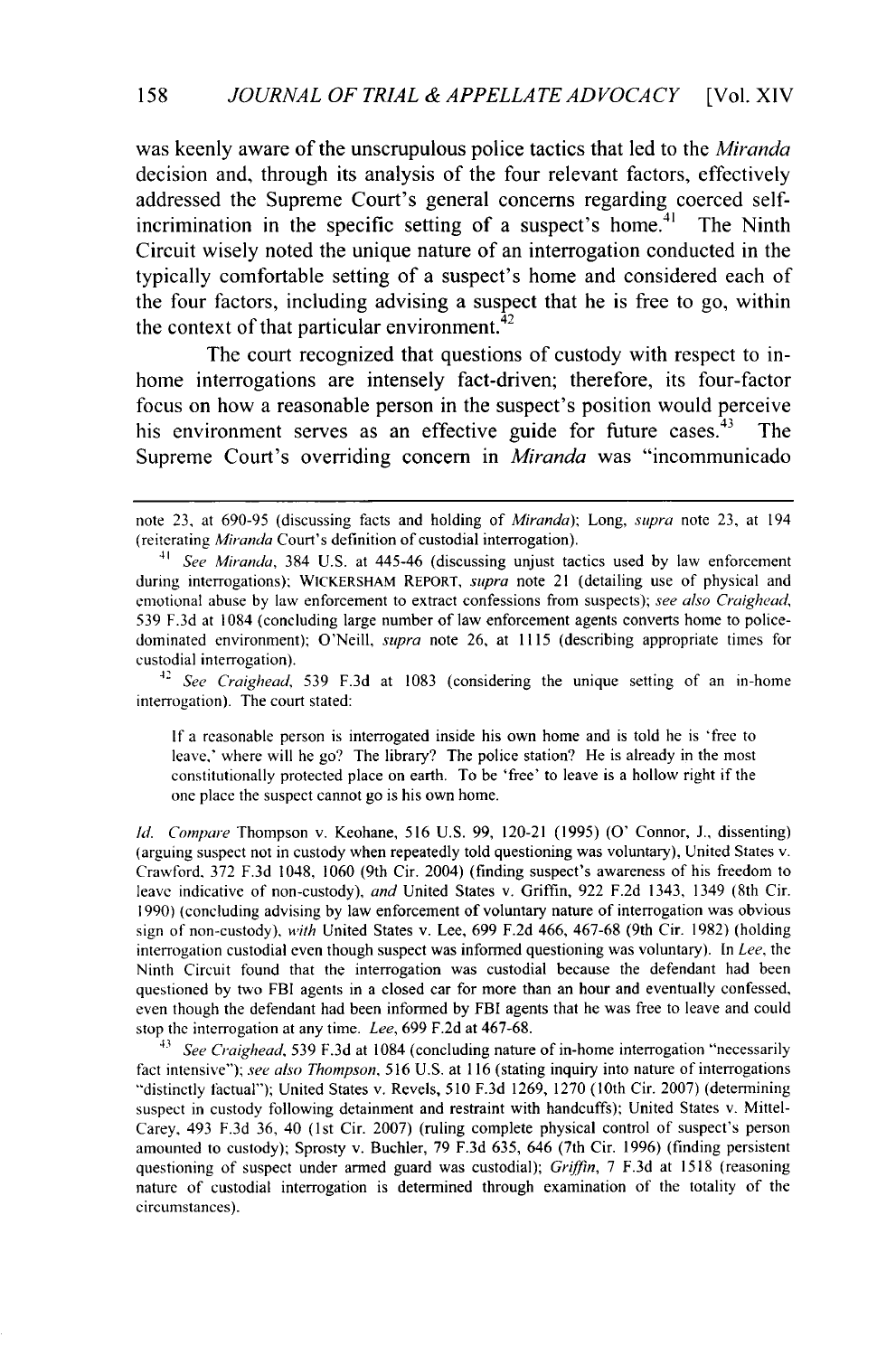interrogation of individuals in a police-dominated atmosphere," a concern the Ninth Circuit echoed by directing its inquiry at the extent to which Craighead's home had become police-dominated.<sup>44</sup>The *Craighead* court developed a clear and rational approach to resolving questions of custody in what are often ambiguous circumstances by enumerating specific elements that are "useful in testing the atmosphere of [an interrogation]."<sup>45</sup>

Law enforcement officers and prosecutors have long argued that protective measures, such as those required by *Miranda,* hinder criminal investigations and ultimately harm society at-large by allowing admittedly guilty suspects to walk away on the basis of a procedural technicality.<sup>46</sup> However, in addition to the *Miranda* Court's grave concern over coerced self-incrimination, such procedural safeguards promote justice by lessening the chance of false confessions and "contribut[ing] directly to a more effective, efficient and professional level of law enforcement." $47$  The Ninth

<sup>46</sup>*See Miranda,* 384 U.S. at 440-41 (reiterating concerns over scope and ramifications of prophylactic measures). The Court stated:

If the police are required  $\dots$  to  $\dots$  establish that the defendant was apprised of his constitutional guarantees of silence and legal counsel prior to the uttering of any admission or confession, and that he intelligently waived these guarantees **...** a whole Pandora's box is opened as to under what circumstances . . . can a defendant intelligently waive these rights .**. .** . Allegations that modem criminal investigation can compensate for the lack of a confession of admission in every criminal case is [sic] totally absurd!

*Id.* at 442 n.3 (quoting LOS ANGELES TIMES, Oct. 2, 1965, at 1).

47 *Id.* (providing observations of Los Angeles District Attorney Younger); *see also* Howard & Rich, *supra* note 23, at 706. Howard and Rich state:

The *Miranda* rule has become an important and accepted element of the criminal justice system. Ultimately, *Miranda* did not result in a lack of confessions. The law enforcement community has not crumbled under its weight. Law enforcement retains the ability under *Miranda* and its progeny to conduct investigations, question potential suspects, and even to get them to confess. *Miranda* simply ensures that when an individual is deprived of her liberty in any way or taken into custody for questioning, certain safeguards are in place so that when a confession is obtained, that confession is admissible.

<sup>44</sup>*See Craighead,* 539 F.3d at 1084 (quoting *Miranda)* (setting out relevant factors for analysis of nature of an in-home interrogation). While the Ninth Circuit noted a suspect could be less susceptible to coerced self-incrimination in the familiar surroundings of his own home, it balanced that inclination by recognizing the effect police domination can have in that unique environment. *Id.* at 1077; *see also Miranda,* 384 U.S. at 445-46 (discussing unjust tactics used by law enforcement during interrogations); WICKERSHAM REPORT, *supra* note 21 (detailing use of physical and emotional abuse by law enforcement to extract confessions from suspects).

<sup>45</sup>*See Griffin,* 7 F.3d at 1518 (describing importance of interrogation atmosphere); *see also Craighead,* 539 F.3d at 1084 (elucidating four relevant factors of custodial inquiry). The persuasiveness of the court's police-dominated benchmark test is further strengthened by its adoption in sister circuits; *id.* at 1083-84 (reviewing circuit decisions involving custodial interrogations).